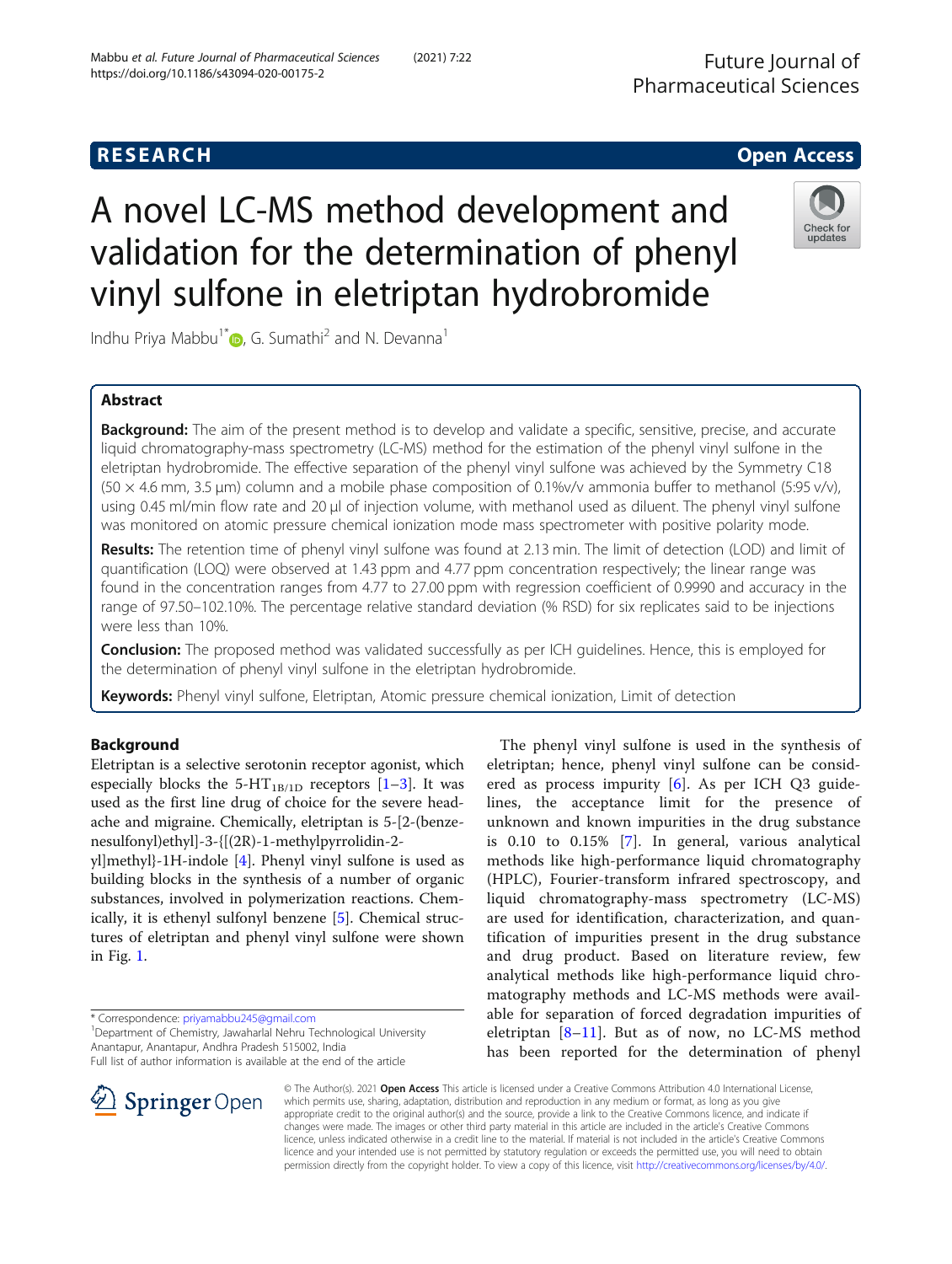<span id="page-1-0"></span>

vinyl sulfone in eletriptan hydrobromide. Hence, we aimed to develop a LC-MS method for the determination of phenyl vinyl sulfone in eletriptan hydrobromide.

# **Methods**

The phenyl vinyl sulfone reference standard (claim 99.32%) was procured from Fortune Pharma, Hyderabad, as a gift sample. All HPLC grade solvents were obtained from the Merck India Limited, Mumbai, India. All the solvents and solutions used were filtered through millipore  $(0.25 \,\mu\text{m})$  filters.

# Optimized LC-MS method conditions

The Waters LC-MS with auto sampling system was used to perform the method. Separation of the phenyl vinyl sulfone was successfully achieved by the Symmetry C18 (50  $\times$  4.6 mm, 3.5 µm) column and a mobile phase composition of 0.1%v/v ammonia buffer to methanol (5:95 v/v), using 0.45 ml/min flow rate and 20 μl of injection volume, with methanol used as diluent. The temperature maintained in the auto sampler and column was 5 °C and ambient respectively. MS parameters were mentioned in the Table 1.

# Preparation of phenyl vinyl sulfone standard stock solution (1000 ppm)

Two hundred fifty milligrams of phenyl vinyl sulfone standard substance was weighed accurately and transferred into 10 ml volumetric flask and diluted with diluent. The 0.4 ml of above solution was further diluted to 10 ml to get a concentration of 1000 ppm.

# Preparation of standard solution (18.0 ppm)

0.36 ml of the standard stock solution was diluted to 20 ml to obtain a standard concentration of 18 ppm.

#### Preparation of test solution

The test solution accurately weighed about 100.00 mg of the eletriptan test sample and was diluted to 10 ml with diluent.

## Method validation

#### System suitability test

The system suitability of the method was performed by injecting blank solution once and 100% level standard solution of phenyl vinyl sulfone for six times into LC-MS system. The system suitability was confirmed by assessing the % RSD.

#### Linearity

The linearity of a method represents the direct proportional relationship between concentration and test result. It was conducted for the phenyl vinyl sulfone in the range of LOQ level (4.767 ppm) to about 150% of limit (27.00 ppm) by injecting each level of concentration two times and plotted a curve between

## Table 1 MS parameters

| lonization mode          | <b>APCI</b>          |
|--------------------------|----------------------|
|                          |                      |
| Acquisition mode         | <b>SIM</b>           |
| Polarity mode            | Positive             |
| Ch1                      | 169.14 $[M + H]^{+}$ |
| Light source temperature | $120^{\circ}$ C      |
| Heat block               | 350 °C               |
| Cone gas flow            | 50 L/Hr.             |
| Desolvation gas flow     | 950 L/Hr             |
| Capillary [KV]           | 3.50 [KV]            |
| Cone M                   | 25.00 V              |
| Extractor M              | 3.0V                 |
|                          |                      |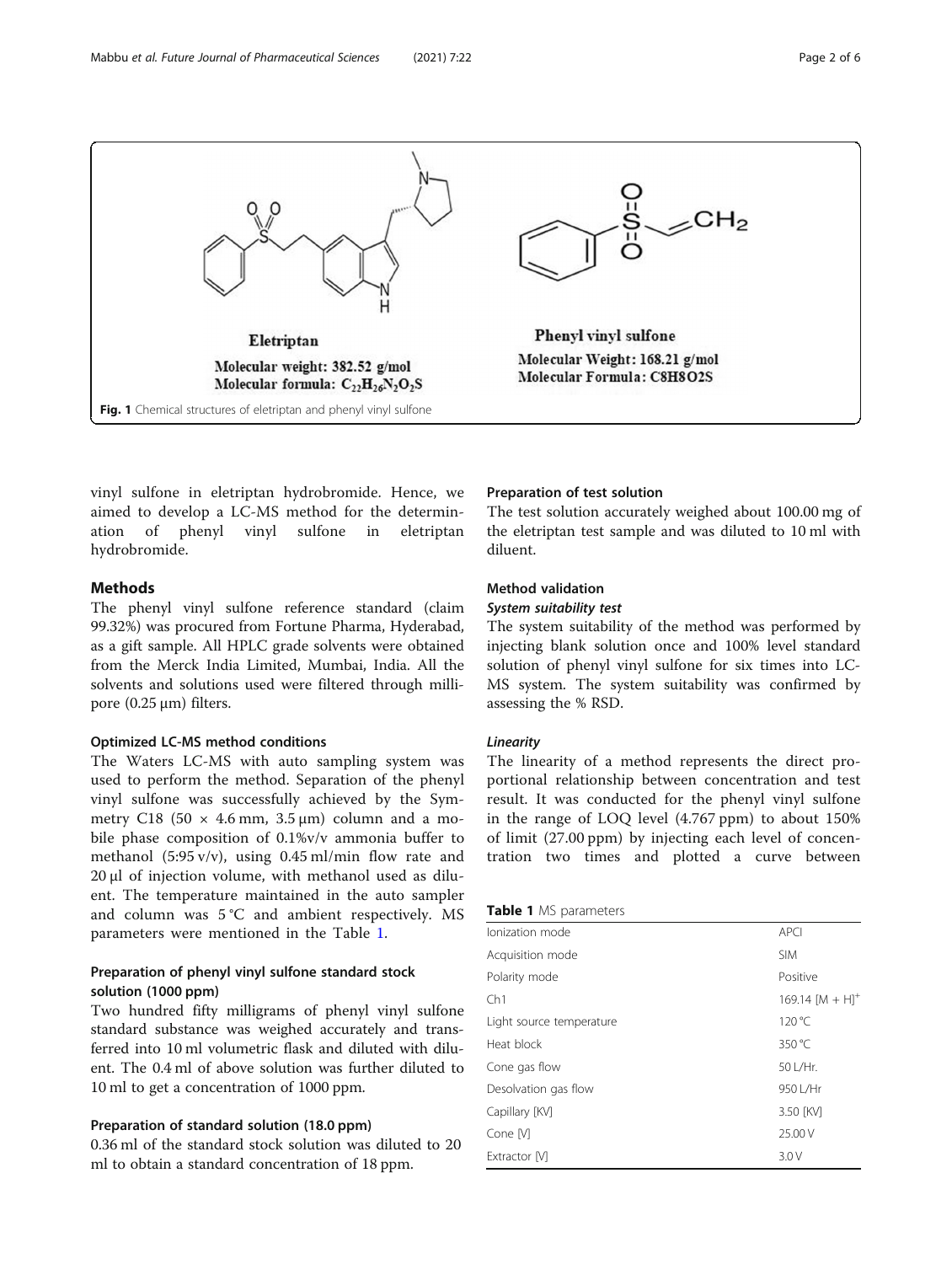<span id="page-2-0"></span>

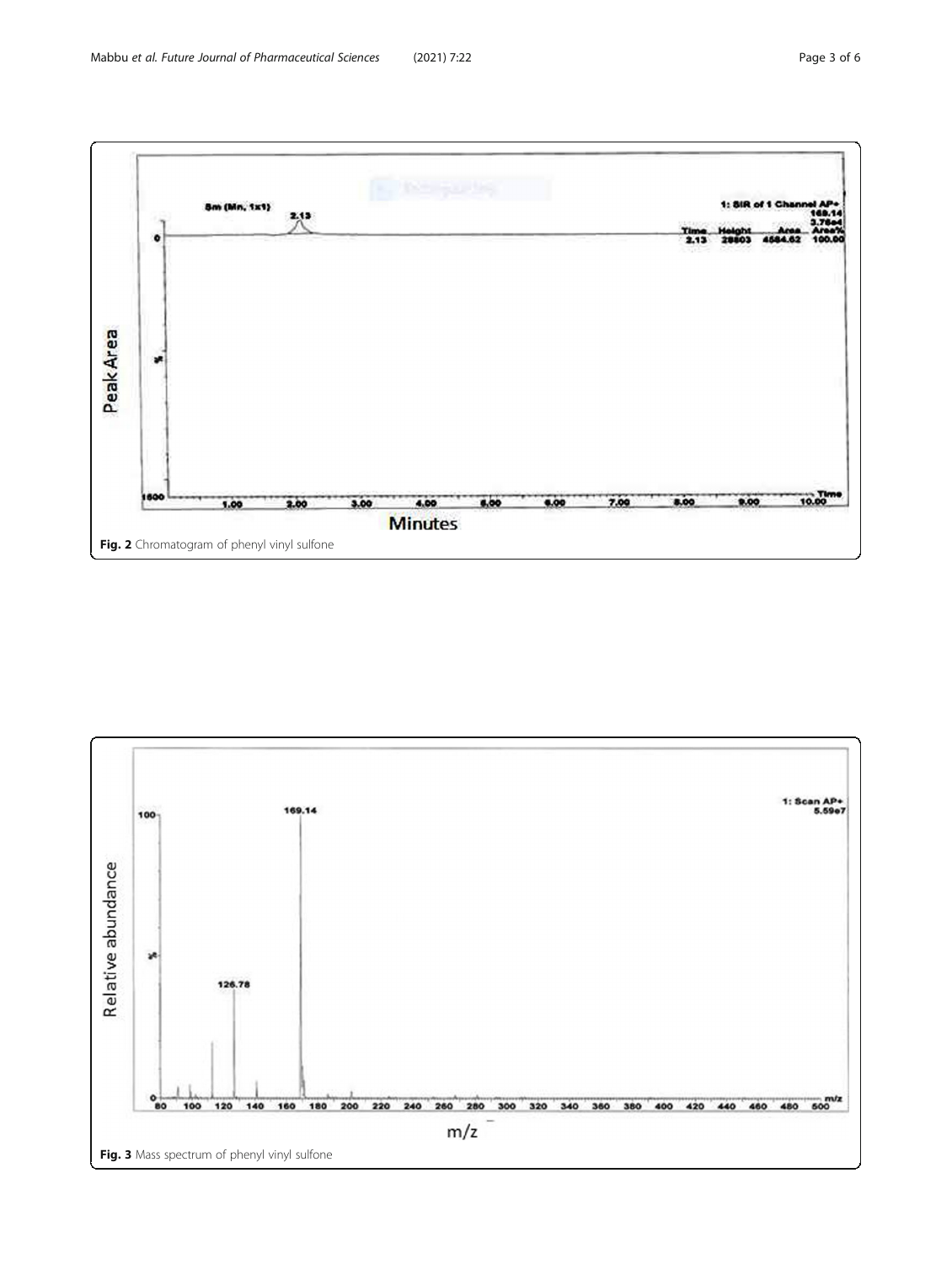<span id="page-3-0"></span>average peak area versus concentration in ppm to find out the regression coefficient value.

# **Accuracy**

The accuracy of the method has been done by performing the recovery studies, at LOQ level, 50%, 100%, and 150% level. A known amount of phenyl vinyl sulfone spiked separately to pre-analyzed samples of the mentioned levels. Each spiked level was injected for three times into the LC-MS system and calculated the percent recovery of each level.

#### Method precision

The method precision was performed by spiking the sample with phenyl vinyl sulfone at 100% of the specified limit with respect to the sample concentration. Six homogenous replicates were injected and calculated the content of phenyl vinyl sulfone to determine the % RSD.

#### Intermediate precision

The intermediate precision was performed by spiking the sample with phenyl vinyl sulfone at 100% of the specified limit with respect to the sample concentration in six preparations. The intermediate precision study was carried out on different days with different analysts. We calculated the content of phenyl vinyl sulfone in spiked preparations and determined the % RSD.

#### Sensitivity (LOD and LOQ)

Limit of detection (LOD) and limit of quantification (LOQ) of the analytical method were determined by using signal to noise ratio. The LOD solution was prepared in such a way to obtain the S/N ratio is about 3:1 to 5:1. Based on the concentration of LOD, the LOQ solution was prepared (3 times to LOD concentration) to obtain the signal to noise ratio of about 10:1 to 15:1.

Injection no. Peak area of phenyl vinyl sulfone 1 4665.99 2 4663.07 3 4560.94 4 4740.70 5 4584.62 6 4624.78 Average 4640.02 \*% RSD 1.39

Table 2 System suitability results of phenyl vinyl sulfone

\*% RSD percentage relative standard deviation

# Results

Initially, the solubility of the phenyl vinyl sulfone was checked in various solvents. It was found that phenyl vinyl sulfone was slightly soluble in methanol and water.

#### Method optimization

The optimized LC-MS method was achieved by using trial and error methods. After several trails, an efficient method was obtained by the Symmetry C18 (50  $\times$  4.6 mm, 3.5 μm) column and a mobile phase composition of  $0.1\%v/v$  ammonia buffer to methanol (5:95 v/v), using 0.45 ml/min flow rate and 20 μl of injection volume, with methanol used as diluent. The temperature maintained in the auto sampler and column was  $5^{\circ}$ C and ambient respectively. The phenyl vinyl sulfone in the optimized chromatogram was eluted at 2.13 min (Fig. [2](#page-2-0)) and molecular ion and base peak at 169.14 in mass spectrum (Fig. [3](#page-2-0)).

#### Method validation

The developed method was validated as per Q2 specifications of the ICH guidelines.

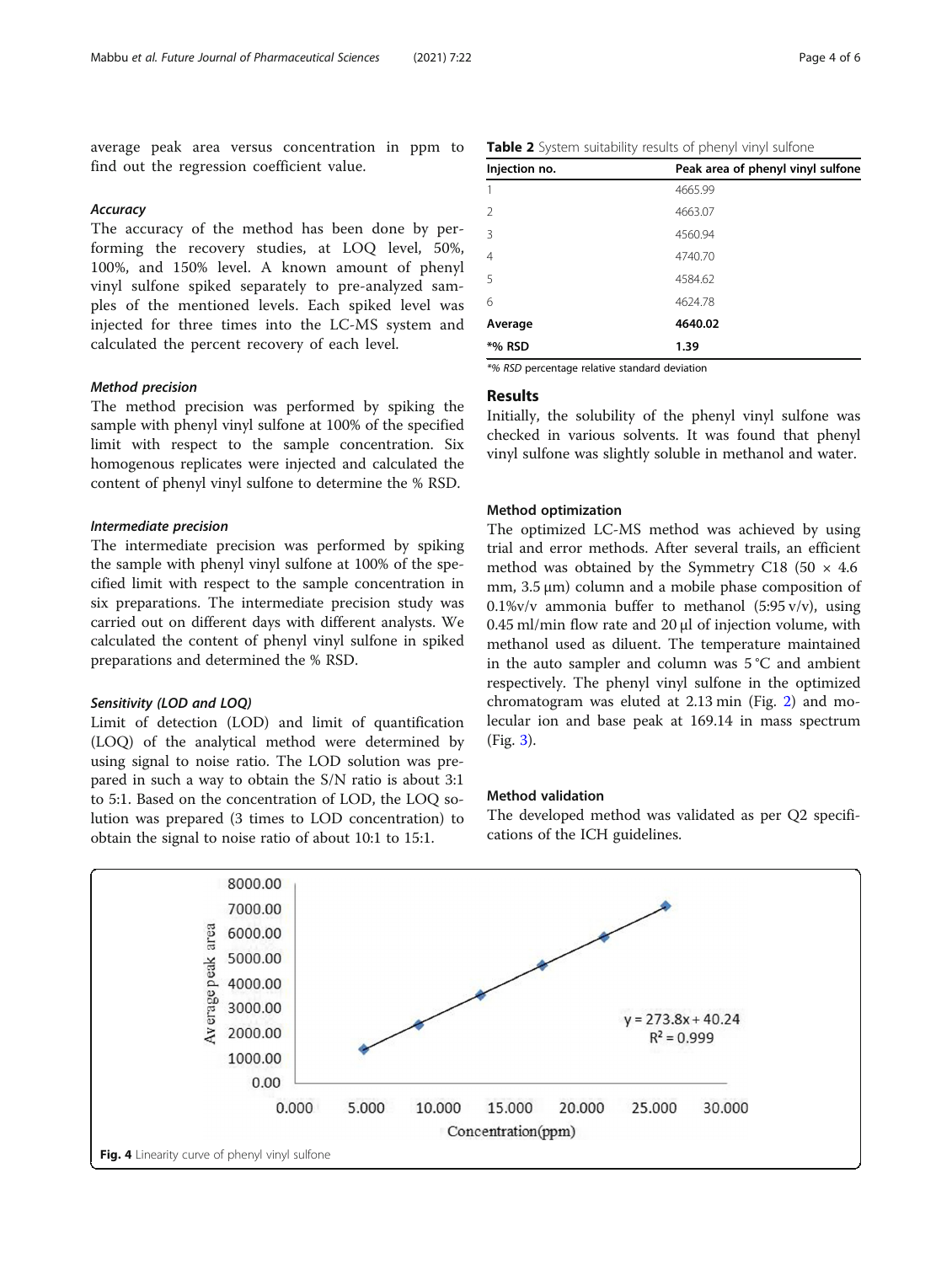Table 3 Linearity for phenyl vinyl sulfone

| Level | Concentration (ppm)           | Area of phenyl vinyl sulfone |
|-------|-------------------------------|------------------------------|
| LOO   | 4.767                         | 1380.85                      |
| 50    | 9.00                          | 2358.16                      |
| 75    | 13.50                         | 3555.80                      |
| 100   | 18.00                         | 4747.76                      |
| 125   | 22.50                         | 5878.87                      |
| 150   | 27.00                         | 7121.44                      |
|       | Regression coefficient $(R2)$ | 0.9990                       |

 $R^2$  value within the acceptance limit that is not less than 0.9, not more than 1

#### System suitability

The system suitability of the developed method was confirmed by evaluating the typical system suitability parameters of the 100% level concentration including % RSD. The results (Table [2](#page-3-0)) satisfied the acceptance criteria.

#### Linearity

The linearity of the present method was done for phenyl vinyl sulfone in the range of LOQ level to about 150% of limit. The regression coefficient  $(R^2)$  value was calculated from the calibration curve, which was constructed by plotting between obtained peak area and concentrations.

 $R<sup>2</sup>$  value of the calibration curve was 0.9990. The results are shown in Fig. [4](#page-3-0) and Table 3 respectively.

#### Accuracy

The percentage recovery of phenyl vinyl sulfone from the different levels of spiked sample solutions was in the range of 97.50–102.10% (Table 4) which indicates that accuracy of the proposed method was very accurate and

Table 4 Accuracy results of phenyl vinyl sulfone

| Accuracy<br>levels | No. of<br>preparations | Peak area of<br>phenyl vinyl<br>sulfone | % recovery of<br>phenyl vinyl sulfone |
|--------------------|------------------------|-----------------------------------------|---------------------------------------|
| QL                 | 1                      | 1380.02                                 | 101.00                                |
|                    | $\mathcal{P}$          | 1346.10                                 | 99.00                                 |
|                    | 3                      | 1383.94                                 | 102.10                                |
| 50%                | 1                      | 2388.88                                 | 103.00                                |
|                    | $\mathcal{P}$          | 2267.30                                 | 97.50                                 |
|                    | 3                      | 2304.20                                 | 98.70                                 |
| 100%               | 1                      | 4220.62                                 | 91.00                                 |
|                    | $\mathcal{P}$          | 4218.18                                 | 91.50                                 |
|                    | 3                      | 4350.34                                 | 93.90                                 |
| 150%               | 1                      | 6354.86                                 | 90.90                                 |
|                    | $\mathfrak{D}$         | 6499.08                                 | 92.80                                 |
|                    | 3                      | 6114.37                                 | 87.50                                 |

QL quantitative limit

the results were lied within the acceptance limits (± 25%) of the ICH guidelines.

#### Precision

The % RSD values for method precision and intermediate precision of the phenyl vinyl sulfone were found to 1.88 and 1.91 for the 100% level concentration (17.161 ppm) precision respectively (Table 5). The lower values  $(≤ 10)$  of both precisions represents that the method has good precision.

# Sensitivity

The LOD and LOQ of the phenyl vinyl sulfone were found to be 1.43 ppm and 4.77 ppm, respectively, which indicates that the method has good sensitivity. Table [6](#page-5-0) shows the LOD and LOQ results of the phenyl vinyl sulfone.

# Discussion

As per extensive literature review, as of now, no analytical method has been reported for the estimation of phenyl vinyl sulfone in eletriptan hydrobromide. Among the various analytical techniques, the LC-MS method is a proficient and insightful technique to separate, identify, and quantify the impurities of the drug substance and drug product [\[8](#page-5-0)]. Few analytical methods were reported for the estimation of related substances and degradants of eletriptan hydrobromide [[8](#page-5-0)–[11](#page-5-0)]. During the synthesis of the eletriptan hydrobromide, polyvinyl sulfone has the possibility to exist as process impurity. The developed LC-MS method was highly effective to separate, identify, and quantify the polyvinyl sulfone. The current method has good sensitivity with a detection level of 1.43 ppm of polyvinyl sulfone with high specificity. A simple solvent system of 0.1%v/v ammonia buffer to methanol (5:95 v/

| <b>Table 5</b> Summary of results for method precision and |  |  |
|------------------------------------------------------------|--|--|
| intermediate precision                                     |  |  |

| No. of             | Peak area of phenyl vinyl sulfone (100%level) |                        |  |
|--------------------|-----------------------------------------------|------------------------|--|
| preparations       | <b>Method precision</b>                       | Intermediate precision |  |
| 1                  | 4220.62                                       | 4210.62                |  |
| $\mathcal{P}$      | 4218.18                                       | 4218.18                |  |
| 3                  | 4350.34                                       | 4340.34                |  |
| $\overline{4}$     | 4157.12                                       | 4137.12                |  |
| 5                  | 4183.75                                       | 4283.75                |  |
| 6                  | 4134.87                                       | 4134.87                |  |
| Average            | 4210.81                                       | 4220.81                |  |
| Standard deviation | 76.15                                         | 80.93                  |  |
| *% RSD             | 1.88                                          | 1.91                   |  |

\*% RSD percentage relative standard deviation